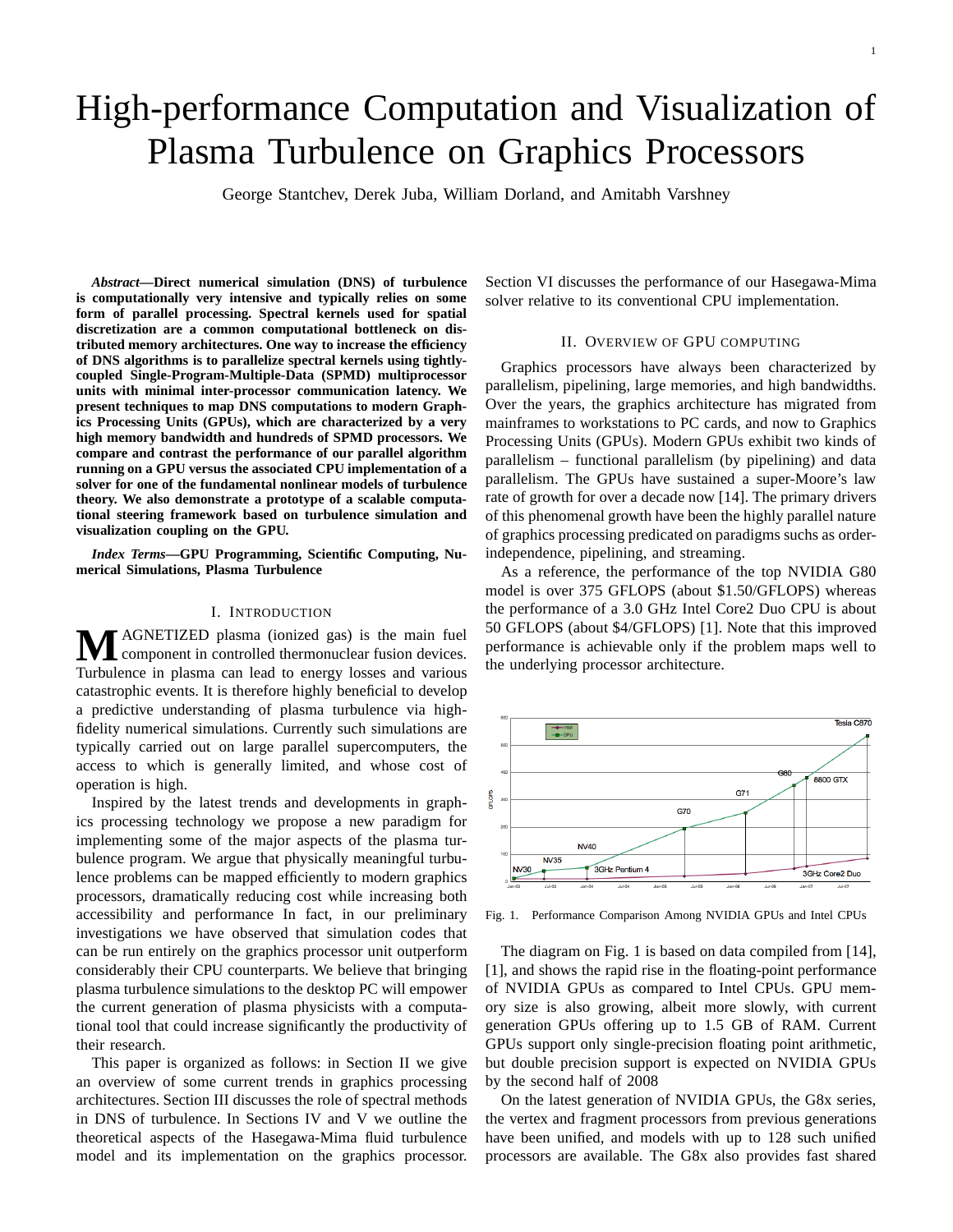memory that can be used for inter-processor communication. Perhaps the biggest benefit of the new G8x GPU however, is the introduction of NVIDIA's Compute Unified Device Architecture (CUDA) [1]. Rather than using a standard graphics driver, CUDA accesses the hardware through a special driver designed for general purpose computing. CUDA also allows GPU programs to be written in ANSI C (with a few extensions), rather than languages like Cg or GLSL that were designed for shading algorithms. Finally, CUDA provides BLAS and FFT libraries intended to take advantage of the hardware's new capabilities. The GPU programming model is an approximation of the streaming-model of data computation. The ideal computational problem for such a model is one in which a small program (the kernel) operates upon an input stream of data to generate an output stream. The GPUs also permit parallel scatter and gather operations over the processors through shared memory (Fig. 2(a))





(b) Thread-Block Hierarchy

Fig. 2. Memory and Programming Model Diagrams of NVIDIA's G8x GPU

The programming model of the CUDA architecture turns the NVIDIA G8x into a computing device equivalent to a highly multithreaded coprocessor. The parallelism of CUDA is exposed through a hierarchical execution grid structure consisting logically of threads and blocks (Fig. 2(b)). The indexing scheme supported by CUDA features up to threedimensional indexing of threads within each block and independent two-dimensional indexing of blocks within the grid. Typically, when a kernel program is executed on the device, a given thread operates on a single element of each input/output array. The CUDA indexing scheme allows for easy one-toone association between threads and individual elements of multi-dimensional arrays.

## III. FFT: THE BASIC COMPUTATIONAL KERNEL OF TURBULENCE CODES

A fundamental challenge in the simulation of turbulent dynamical systems is that relevant features need to be resolved over a wide range of length scales. Spectral methods provide an efficient way to deal with this issue without sacrificing accuracy. The basic tool used in spectral methods is the Discrete Fourier Transform (DFT) which translates the original partial differential equations into a system of algebraic equations in wave-vector space. Unlike Finite Difference/Finite Element schemes, spectral methods are global in that the evaluation of a quantity at a given computational grid node requires access to information at all other nodes. For instance, suppose  $\{\phi(n)\}\,$ ,  $n = 0, 1, \ldots, N$ , are samples of a continuous function  $\phi$  over a finite interval. In the one-dimensional case the Discrete Fourier Transform maps the vector  $(\phi(0), \ldots, \phi(N-1))$ to a vector  $(\hat{\phi}(0), \ldots, \hat{\phi}(N-1))$ , such that:

$$
\widehat{\phi}(k) = \sum_{n=0}^{N} \phi(n) e^{\frac{\pi k n}{N}}
$$

The Inverse DFT is given by

$$
\phi(n) = \sum_{n=0}^{N} \widehat{\phi}(k) e^{-\frac{\pi k n}{N}}
$$

Evaluation of the derivative  $\partial/\partial x$  in wave-vector space translates simply into multiplication by  $k$ . However, to obtain the corresponding value in physical space the Inverse DFT needs to be applied: this clearly requires access to the entire vector  $\{\phi(n)\}.$ 

The global nature of spectral methods inherent in the DFT posits a challenge in parallelizing simulation codes that rely on such methods. Traditional domain partitioning techniques benefit from algorithms where most of the information is computed locally; global communication is needed only along partition boundaries. For spectral codes, several parallelization strategies exist: for instance, use a massively parallel vector processing architecture with Remote Memory Access functionality, such as the Earth Simulator [18]; this has the advantage of performing spectral discretization over the entire domain; the obvious disadvantages are access and cost. A more balanced approach is to use algorithms with spectral discretization along a subspace, and a local discretization scheme (usually finite differencing) along the complement. The applicability of such algorithms is dictated by the physical nature of the problem. In plasma turbulence, for example, there are regimes in which small scale turbulent structures develop in subspaces perpendicular to magnetic field lines, whereas along field lines characteristic scale lengths are comparatively long and thus do not require high spatial resolution in simulations [9], [3].

We focus on DNS methods for turbulence problems which admit such dimensional splitting. Suppose we have a 3D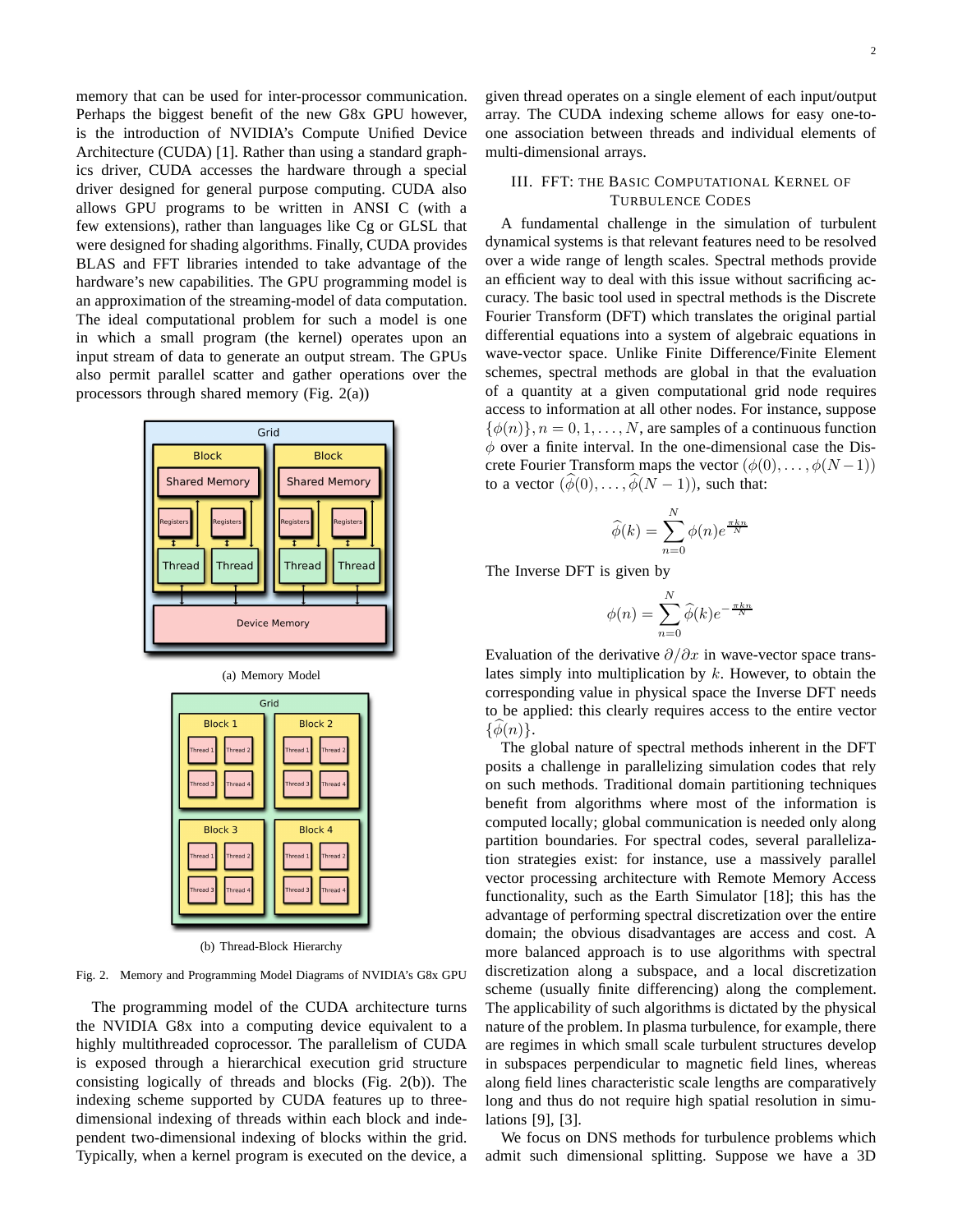domain such that spectral discretization is carried out along planes  $P_z$  perpendicular to the z-axis. An optimal parallelization scheme would map a collection of  $P_z$ 's to a single processor, thus ensuring that each DFT will be performed locally. In this sense the DFT on a rectangular box in each P<sup>z</sup> can be considered as the *minimal parallelization unit (MPU)* of the implementation: further domain partitioning within  $P<sub>z</sub>$  would be inefficient. The performance bottleneck of a simulation code in this scenario is determined by the speed of computing each MPU, which in turn depends on the performance characteristics of the underlying CPU architecture.

A typical paradigm for distributed memory architectures is to compute each MPU on a single processor in serial fashion using some implementation of the Fast Fourier Transform (FFT) algorithm. But the 2D FFT is a tensor product operation: it is carried out as a sequence of one-dimensional FFT's successively along the columns and the rows of the input array. Performing multiple one-dimensional FFT's simultaneously has the potential for achieving further data-parallelism and therefore bigger code acceleration. It is thus natural to map the computation of each 2D FFT to the Graphics Processing Unit (GPU) whose tightly-coupled multiprocessor SPMD architecture and high memory bandwidth facilitates the extra parallelization step with virtually no communication overhead.

The CUDA software development environment comes equipped with a high-performance FFT library, which is optimized for the specific architecture. It provides a simple interface for computing FFT's efficiently by leveraging the floating-point power and parallelism of the GPU. It supports batch execution for performing multiple 1D transforms in parallel and arbitrary array sizes up to 16384 per batch (not restricted to powers of 2). We have tested the performance of the CUFFT library in comparison with one of the most widely used CPU implementations of the FFT, the Fastest Fourier Transform in the West [5]. Figure (3) shows that even for relatively small array sizes speed gain can be considerable.



Fig. 3. CUFFT vs. FFTW on batches of parallel 1d FFT. Array size refers to the size of each batch; the number of batches run in parallel is set to 2048. The CPU is a 3GHz 64-bit Xeon

## IV. THE HASEGAWA-MIMA EQUATION

The quintessential nonlinear model for plasma turbulence theory for over three decades has been the Hasegawa-Mima model: [8]

$$
\frac{\partial (1 - \nabla^2_{\perp}) \Phi}{\partial t} + v_* \frac{\partial \Phi}{\partial y} - \mathbf{v}_E \cdot \nabla \nabla^2_{\perp} \Phi = 0 \tag{1}
$$

In this equation,  $\mathbf{v}_E \equiv c/B_0(\hat{\mathbf{b}} \times \nabla \Phi)$ ,  $v_*$  is proportional to the gradient of density in the plasma configuration, and  $\Phi$  is the electrostatic potential. In general magnetic field-line-following coordinates, it is possible to express the nonlinear term as

$$
-\mathbf{v}_E\cdot(\nabla_\perp^2\Phi)\equiv -\{\Phi,\nabla_\perp^2\Phi\},
$$

where  $\{f, g\}$  denotes the Poisson bracket, whose derivatives are evaluated in the plane locally perpendicular to the magnetic field. In Cartesian coordinates with the magnetic field in the z−direction, this would be  $\{f, g\} = f_x g_y - f_y g_x$ .

Physically, the Hasegawa-Mima equation describes the perpendicular motions of incompressible plasma turbulence in a strong magnetic field. The dynamics along the field line evolve separately from the dynamics perpendicular to the field line. The only nonlinearities are of the Poisson bracket type, in the perpendicular plane. Numerous models of magnetized plasma dynamics generally share these properties. The Hasegawa-Mima model is the simplest, as it involves a single field  $\Phi(x, y)$  on a two-dimensional, periodic domain. More sophisticated models, such as Reduced MHD (RMHD), involve multiple fields and include parallel (along the field line) dynamics [12]. The simulation algorithm for the RMHD and other models could be very similar to the one used for the Hasegawa-Mima equation. Typically the difference is in the number of Poisson brackets, and consequently Fourier Transforms, that need to be evaluated at each time step. This number can be thought of as an estimate of the "computational intensity" of a particular algorithm. To the extent that this intensity measure maps well into the capabilities of the computing device and reflects the relative physical realism of the given simulation model, it is natural to expect very high performance from the GPU architecture for plasma turbulence simulations.

## V. CUDA IMPLEMENTATION OF THE HASEGAWA-MIMA EQUATION SOLVER

For our experiments we started with our own CPU implementation of a Hasegawa-Mima (HM) solver written in Fortran 90. We had a choice of using the Fortran code as a control module that makes calls to CUDA kernel wrappers for all computationally intensive array operations. This approach was useful for initial testing but it became clear that in order to achieve optimal efficiency we must reduce data transfer to and from the GPU to a minimum. Even with the current fast PCI-Express bus, read/write operations are slow compared to memory transfer within the GPU. Thus we converted the majority of the Fortran code into C/CUDA and we left only data initialization and output diagnostics on the Fortran side. Once data has been passed to GPU memory it stays in until the end of the simulation.

The HM solver follows a classical time-stepping algorithm based on the 4th order Runge-Kutta Method. The most computationally intensive operation performed within a time-stepping cycle is the FFT. Our implementation of the HM solver requires 20 FFT's per time step: 16 complex-to-real and 4 realto-complex. Arrays are kept in reduced complex format; due to its inherent Hermitian symmetry, the FFT image of a real array of size  $N_1 \times N_2$  can be represented by a complex array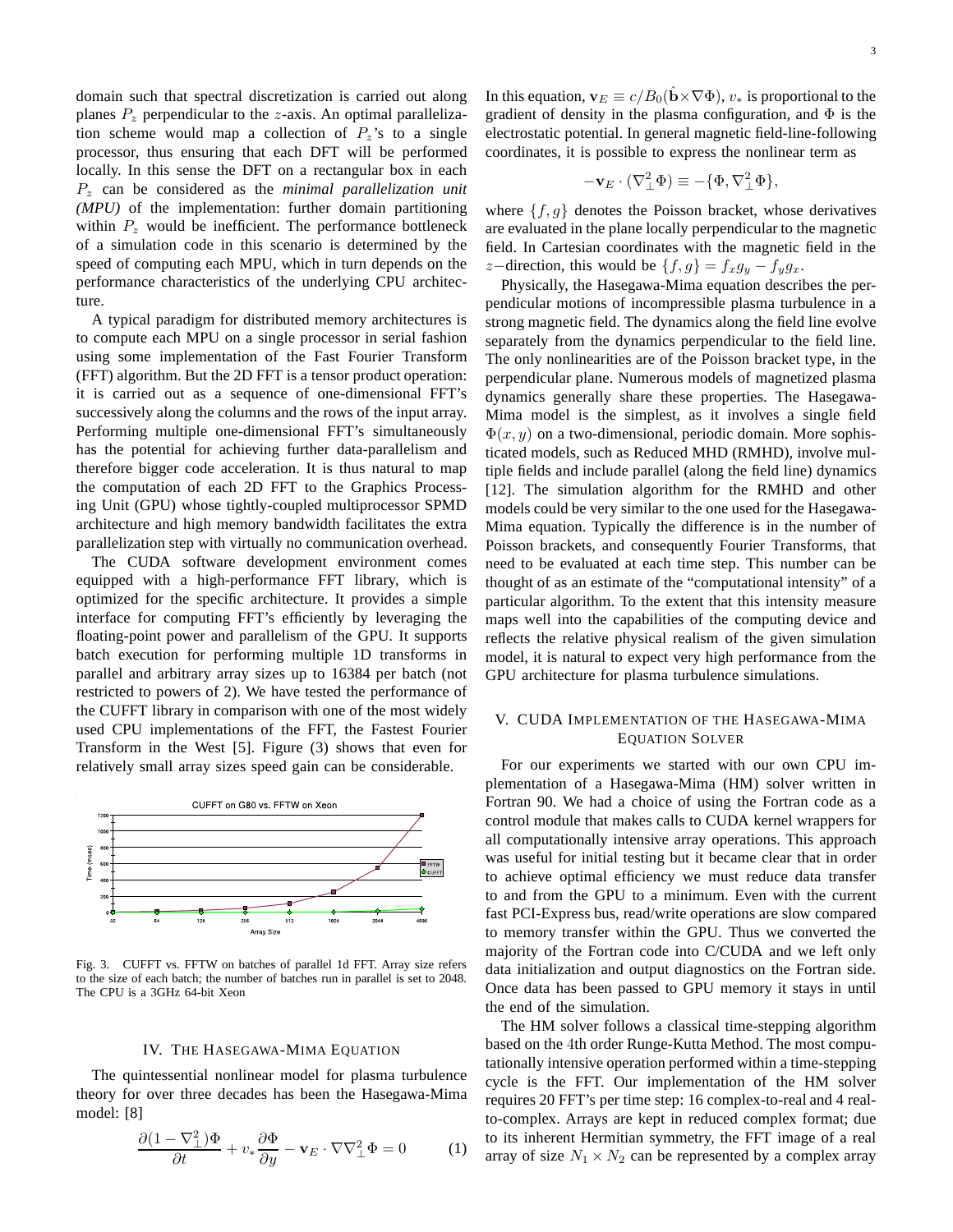of size  $N_1 \times (N_2/2 + 1)$ . For grid sizes larger than 1024x1024 grid points, this type of reduction is essential in order to avoid the 768MB memory limitation of most G8x cards. All other operations required in the time-stepping loop are linear- or sublinear-in-time pointwise vector arithmetic operations.

Figures (4) and (5) illustrate the basic steps in our HM solver implementation.



Fig. 4. Overview of the HM Solver on the GPU



Fig. 5. The Time-stepping Algorithm

#### *A. Visualization and Computational Steering*

Since data is already available on the GPU, it is natural to visualize the results of the turbulence simulation directly from the graphics card. This is important since turbulence simulation diagnostics keep track not of individual scalar field values but of derived statistical quantities, typically a few numbers per time frame, thus obviating the need to transfer significant amounts of data back to CPU memory.

Data produced by the simulation is processed for immediate rendering at each time step. The visualization follows a familiar pipeline starting with a GPU kernel function to perform color mapping of data values. The resulting buffer of RGB color values is then bound as an OpenGL buffer object using CUDA's OpenGL interoperability functions. This buffer of pixel data is made available for rendering either by binding it as a texture map and then rendering a textured polygon, or by drawing its pixels directly to the screen. Figure (6) shows the electric potential field at the onset of turbulence in a Hasegawa-Mima simulation at resolution  $512 \times 512$ .



4

Fig. 6. Concurrent Visualization: Onset and Development of Turbulence

In addition to visualizing the simulation as it runs, simulation parameters can also be interactively adjusted. We call the GPU simulation kernel from a CPU driver function that repeatedly makes calls to the kernel in a loop to advance the current time step. This loop also checks for user input events, and can modify parameters correspondingly for the next kernel call.

### VI. PERFORMANCE RESULTS

We have evaluated the performance of our CUDA implementation of the Hasegawa-Mima equation solver versus the corresponding Fortran implementation running on a 3.0GHz 64-bit Intel Xeon processor. We measured the wall clock time for executing 100 steps of the simulation's main loop with identical setup parameters. For small input array sizes the CUDA implementation is relatively slower due to overhead in kernel call initialization latency. At array sizes larger than  $128 \times 128$ , however, we observed increasingly bigger speedup factor, with maximum of 14 at resolution  $1024 \times 1024$ . Results from our comparison experiments are presented in Fig. 7. It is important to note that bigger relative speedup can be achieved if all Fourier Transforms are performed in full complex-tocomplex format, at the expense of doubling the simulation's memory footprint and increasing the absolute execution time.

We have also evaluated the performance of a CUDA implementation for a numerical solver of the Reduced MHD equations [16]. In this case we observe a speedup factor of 25-30, depending on the size of the computational grid (see Fig. 8). This increase in CUDA-to-CPU speedup compared to the Hasegawa-Mima solver is mainly due to the larger number of nonlinear terms present in the RMHD equations (three vs one for Hasegawa-Mima). Since each nonlinear term translates computationally into a set of Fourier Transforms, more nonlinear terms means a larger portion of the simulation is spent calculating FFTs, i.e. on operations for which CUDA's performance gain over the CPU is much higher compared to those used elsewhere in the code (see also discussion in Section VII).

#### VII. CONCLUSION

We have demonstrated that carrying out DNS of plasma turbulence on the GPU provides a significant performance benefit in comparison with the CPU; also, implementation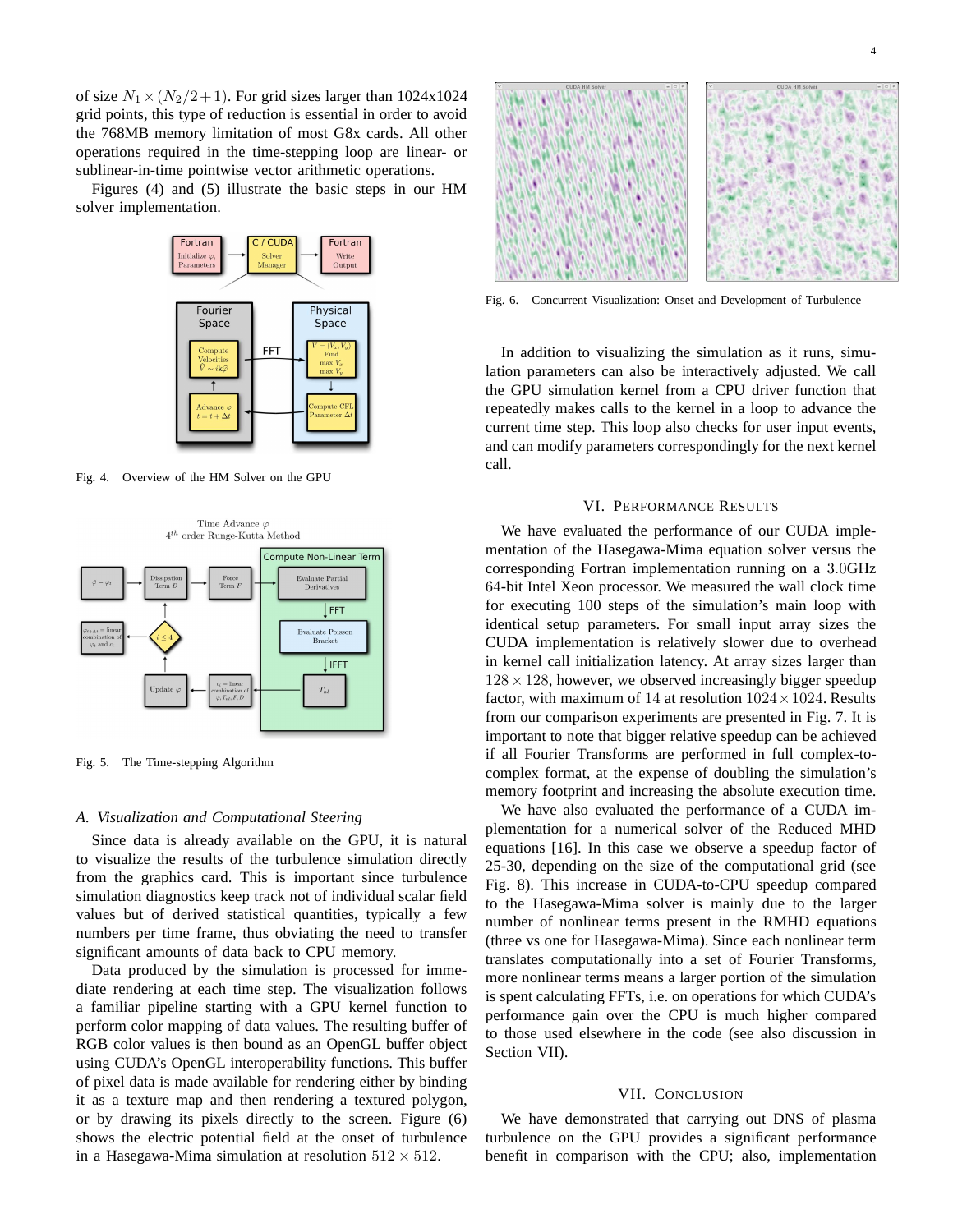

Fig. 7. CUDA/CPU performance comparison for the Hasegawa-Mima solver. On the vertical axis is wall clock time for the execution of 100 steps of the main loop



Fig. 8. CUDA/CPU Performance Comparison for the RMHD Solver. The horizontal axis represents the size  $N$  of one of the grid's two dimensions. The total grid size is  $N \times N$ 

is greatly facilitated by the latest CUDA programming environment on NVIDIA's G8x cards. Due to the considerable overhead of data transfers to and from the graphics card, the major limitation is GPU memory size. However, many physically meaningful simulations fit within the current GPU memory limits In particular, for many problems of interest in fusion energy research, spectral resolution of  $1024 \times 1024$ can be fairly sufficient [3], [10]; usually of bigger concern is the inclusion of extra non-linear terms in the modeling equation. These non-linear terms correspond to interactions among physical quantities tracked by the model and thus contribute to the simulation of various important physical effects; mathematically they can be expressed in the form of Poisson brackets, which in turn translate into extra FFT's per time step. This increase in the relative dominance of computational complexity over memory requirements is one of the major leveraging factors in favor of implementing spectral DNS methods on the GPU. In summary, for a fixed spectral resolution *the more physics is added to the model, the bigger the expected speedup factor over the CPU*.

As future work we envision a thorough performance analysis of the GPU implementation of a general class of spectral methods for direct numerical simulation of turbulence. In particular, it is important to quantify the average speedup factor per non-linear term at various resolutions.

We also plan to study the implementation of a different class of methods, namely those based on particle-in-cell simulations [15]. These methods require tracking of a large number of virtual particles whose positions and velocities are updated at each time step according to a system of ordinary differential equations. We expect that even in the absence of bottlenecks of "hyper-linear" computational complexity such as the FFT, a GPU particle code implementation will still have a measurable speedup factor over the CPU. This is due to the fact that particles are advected independently of one another and thus can be partitioned in any arbitrary fashion; this allows for optimal kernel parameter configuration and hence should lead to achieving maximum performance. In contrast with spectral methods, however, particle resolution and hence memory complexity has larger relative significance: the number of particles strongly affects the accuracy of the simulation. One approach to this problem is to scale the implementation to a GPU-enabled PC cluster using standard domain partitioning techniques. A GPU cluster based on previous generation of NVIDIA cards has already been used successfully in applying a parallel Lattice Boltzmann Method to several problems in computational fluid dynamics [17]. We plan to investigate the efficiency of mapping particle-in-cell algorithms for plasma dynamics to scalable high-performance distributed GPU architectures.

Concurrent visualization is another direction of research which is important to pursue. Moving from two- to multidimensional data is likely to put non-trivial burden on the GPU especially if computationally intensive techniques such as volumetric rendering are being used. In order to maintain user interactivity it will become expedient to rely on multi-GPU nodes where several GPUs would typically run the simulation and one would handle visualization. Dealing with synchronization and load balancing would become of critical importance. We plan to investigate the viability of implementing a scalable computational steering framework based on GPU technology in the context of DNS of plasma turbulence.

#### **ACKNOWLEDGMENTS**

The authors would like to thank Dr. David Luebke for his support and assistance with the CUDA programming environment. We are grateful Dr. Tomoya Tatsuno and Kyle Gustafson for helpful discussions on the physics of plasma turbulence simulations. We thank Prof. Ramani Duraiswami and Dr. Nail Gumerov for sharing their experience with CUDA scientific computing. We also appreciate all comments and suggestions made by the paper referees.

This work was partially supported by NSF grant # CISE RI 04-03313.

#### **REFERENCES**

- [1] CUDA Developer's Zone. http://www.nvidia.com/object/cuda home. html, 2008.
- [2] Ian Buck. Gpu computation strategies & tricks. In *SIGGRAPH '05: ACM SIGGRAPH 2005 Courses*, page 134, New York, NY, USA, 2005. ACM Press.
- [3] W. Dorland, F. Jenko, M. Kotschenreuther, and B. Rogers. Electron temperature gradient turbulence. *Phys. Rev. Lett.*, 85:5579, 2000.
- [4] D. H. E. Dubin, J. A. Krommes, C. Oberman, and W. W. Lee. Nonlinear gyrokinetic equations. *Physics of Fluids*, 26:3524, 1983.